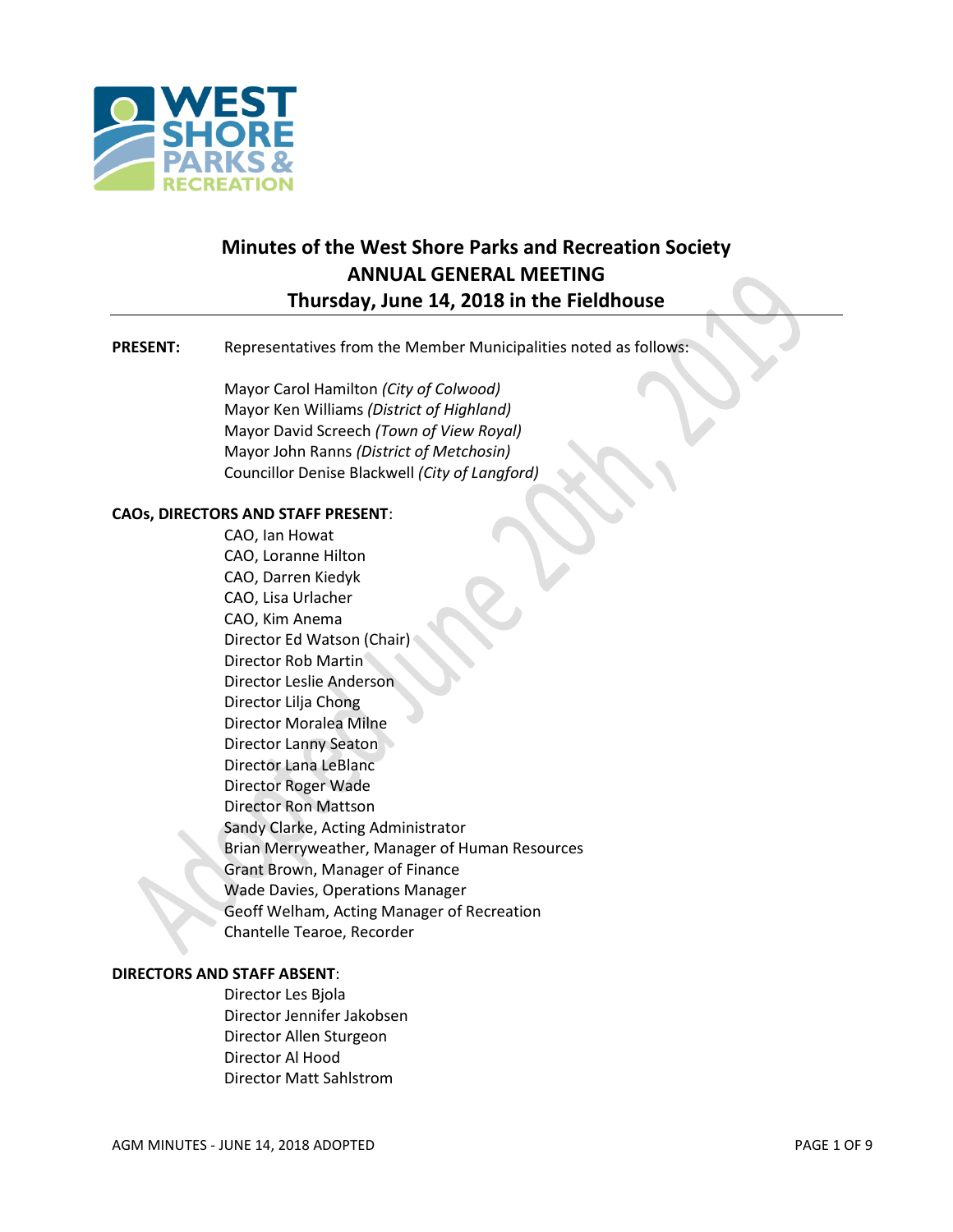#### **PUBLIC PRESENT**:

Linda Barnes Councillor John Rogers Councillor Kyara Kahakauwila Gina Frey Mary Brooke

#### **CALL TO ORDER**

1. Chair called the Annual General Meeting to order at 7:01pm.

# **APPROVAL OF AGENDA**

2. *MOVED/SECONDED BY MAYORS RANNS AND WILLIAMS THAT THE AGENDA BE APPROVED WITH THE ADDITION OF A SPECIAL MEMBERS'S RESOLUTION. CARRIED*

### **APPROVAL OF MINUTES**

3. *MOVED/SECONDED BY MAYORS HAMILTON AND SCREECH THAT THE MINUTES OF THE 2017 ANNUAL GENERAL MEETING BE APPROVED AS CIRCULATED. NO OMMISSIONS, NO ERRORS. CARRIED*

#### **NEW BUSINESS**

4. **a) Annual Report from the Board**

*The Chair introduced Geoff Welham, Acting Manager of Recreation to present the 2017 Annual Report.*

*A power point presentation was given by Geoff Welham which included highlights of the 2017 Annual Report.*

*Some highlights include:*

#### *1. Strategic Priorities*

- *Strong Relationships in 2017*
	- *i. WSPR developed and conducted a contract instructor information and training session for summer camp providers.*
	- *ii. Partnerships with First Nations groups have grown and the Westshore Aboriginal Day Festival was held at WSPR on June 21st, 2017 for the first time.*
	- *iii. Staff successfully offered free programming and services to Syrian refugees that arrived in the Westshore communities.*
- *Sustainable Operations in 2017*
	- *i. We continued our focus around making our buildings environmentally sustainable by installing LED lights in many parts of our facilities and parking lots.*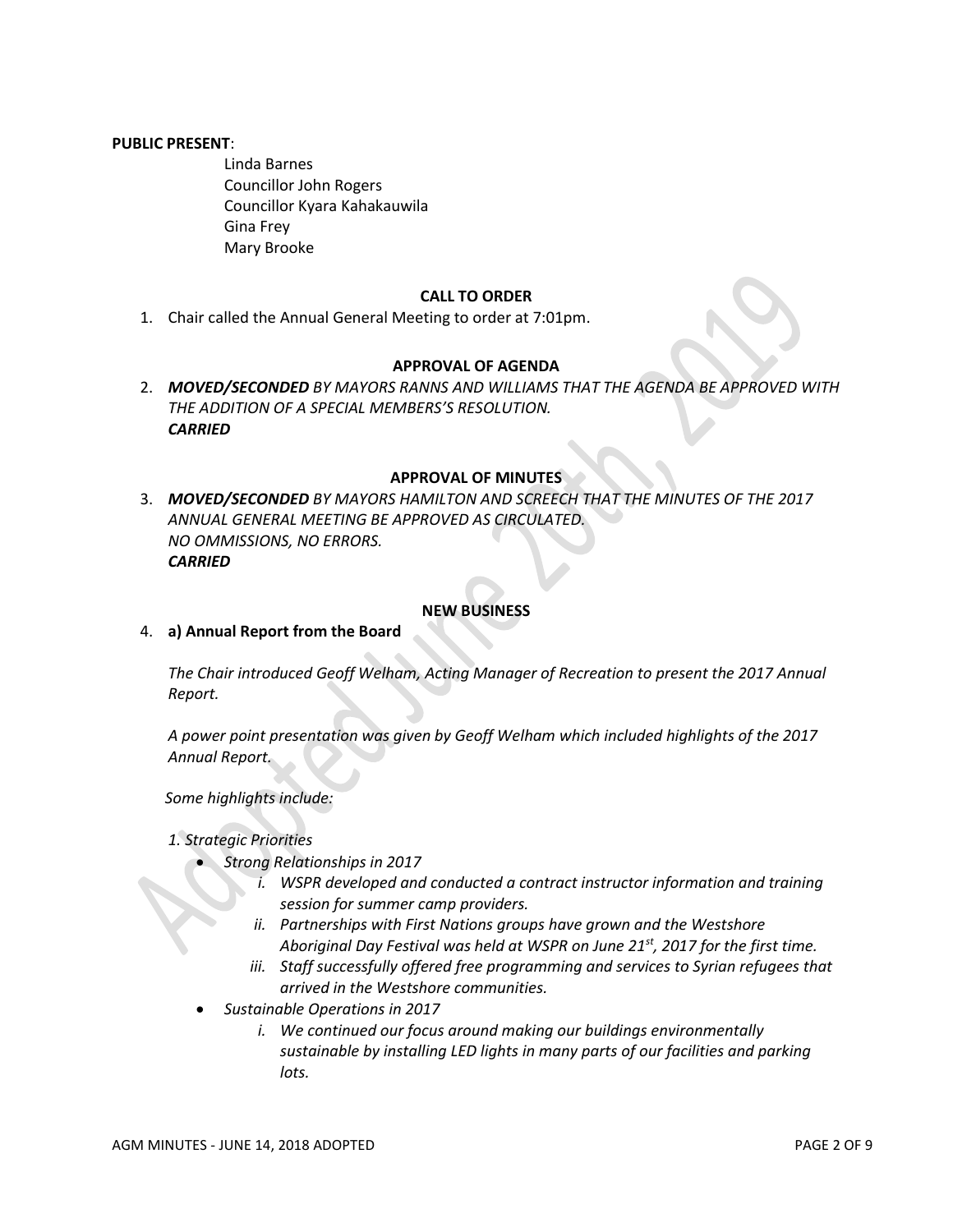- *ii. Successfully recruited for a Manager of Finance to ensure a seamless transition for the financial oversight of WSPR.*
- *iii. Developed new opportunities for revenue generation including beer sales from the Golf Course Pro Shop, the Q Centre Summer Market, Jr. Shamrocks Tuesday Bingo, and the use of lawn bowling fields for tots' soccer in the winter season.*
- *Excellence in Service Delivery in 2017*
	- *i. We realigned the Community Recreation Program area; this involved recruitment of a Community Recreation Coordinator and a restructuring of the department to better serve and deliver community recreation programs and services.*
	- *ii. Focused on increasing the profile of Physical Literacy programs at WSPR by enhancing training opportunities for summer camp staff, after school care staff and building in an evaluation tool of our licensed programs through a grant opportunity.*
	- *iii. The Aquatic Department redesigned the private lesson format and included a value added free family admission with the purchase of a flex fit private lesson.*
- *Innovation and Leadership in 2017*
	- *i. Successfully completed the implementation of the new registration software PerfectMind.*
	- *ii. Human Resources introduced core competencies into our annual appraisal process, and piloted an appraisal form for review and feedback.*
	- *iii. An RFP was sent out regarding a concept design for the replacement of a skatepark in the Westshore, and was successfully awarded.*
- *2. Celebrating People*
	- *Laura McGrath and Dan Walcom (Social Club Recreation Leaders)*
		- *Every Wednesday evening, they share their enthusiasm and hospitality with the participants and volunteers of social Club; a program for adults living with intellectual and developmental disabilities. Laura and Dan lead with their hearts, they welcome everyone with their genuine kindness and go above and beyond not because they have to but because they want to. They strive to ensure their clientele have a great experience each and every Wednesday.*
	- *Rachel Pigeon (Inclusion Staff)*
		- *- Being flexible, informed and supportive is a must for Inclusion staff like Rachel. They often work with two children at a time to accommodate the high number of kids attending our programs with varying abilities, which can be very challenging at times. The staff work as part of the big team and help out with other children if needed.*
		- *Shirley McCuaig (Weight Room Attendant and Instructor, Group Fitness Instructor)*
			- *- Shirley has her Bachelor of Physical Education and is certified through BCRPA as a Personal Trainer, Group Fitness Leader and is a Nordixx Canada Certified Pole*  Walking Instructor. This is her 26<sup>th</sup> year working for WSPR and she has really *enjoyed her time with JDF staff and all the patrons who have become good friends. She is currently taking a nutrition course through Precision Nutrition.*
- *3. Registrations, Pass Holders and LIFE Clients by Municipality*
	- *Sandy Clarke, Acting Administrator provided an overview of the chart on page 15 that shows the percentages of Pass Holders, Registrations, and LIFE Clients by Municipality.*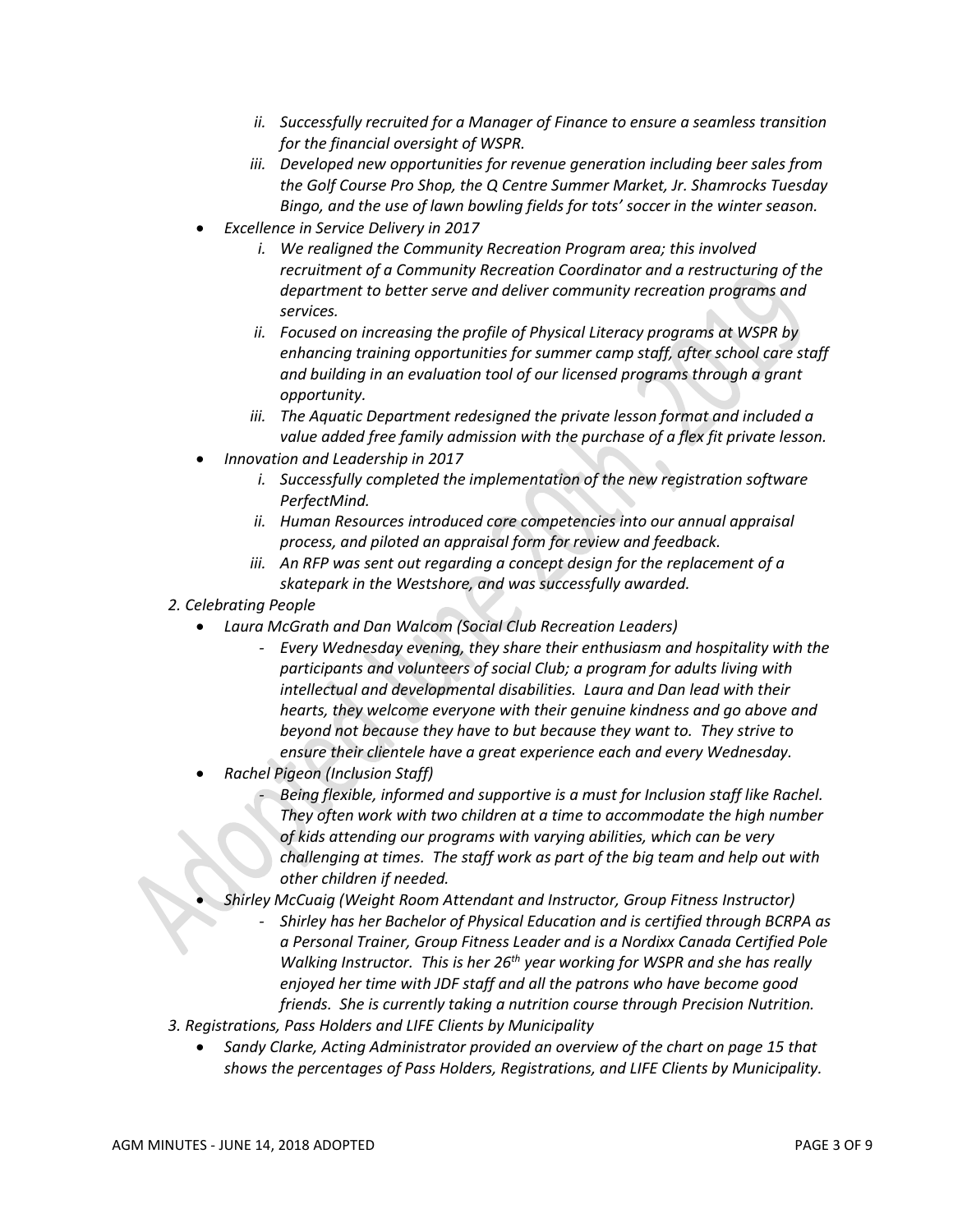*The Annual Report for 2017 was distributed to all Board Members and Municipal Representatives.*

*MOVED/SECONDED BY MAYORS RANNS AND WILLIAMS THAT THE REPORT BE APPROVED AS PRESENTED. CARRIED*

#### **b) 2017 Audited Financial Statements**

*Manager of Finance, Grant Brown presented the report:*

- 2017 was a clean audit with no outstanding matters or errors.

- The materiality level is \$200,000 and any adjustments over \$10,000 were individually recorded.

- Positions earning over \$75,000 are now listed as requested at the 2016 AGM.

- Key factors in the finances include the change in program registration systems from CLASS to PerfectMind. KPMG were pleased with how the funds were transferred over between systems and saw no errors.

- The annual passes are now realized each month instead of all at once which follows proper accounting processes. This created an increase in deferred revenue.

- There was a drop in pool and weight room admissions due to the opening of the YMCA/YWCA Westhills.

- Accounts receivables was higher due to the move to PerfectMind and the invoice process being delayed.

- 2017 showed a \$69,895 deficit.

# *MOVED/SECONDED BY MAYORS SCREECH AND RANNS TO RECEIVE THE AUDITED STATEMENTS AS PRESENTED.*

*CARRIED*

#### **c) Appointment of an Auditor**

*Board Chair, Ed Watson presented the report:*

- Nothing to add to this report

*MOVED/SECONDED BY MAYOR SCREECH AND COUNCILLOR BLACKWELL THAT KPMG BE HIRED FOR 2018 AS AUDITORS FOR WEST SHORE PARKS AND RECREATION SOCIETY. CARRIED*

#### **d) Standing Committee Reports**

i. Finance *Chair, Ed Watson provided highlights of the report:*

- The organization operated on 2016 requisition funding for 2017, as the 2017 budget did not receive unanimous approval by the member municipalities.

- The organization is underfunded as we plan for 2019.

- There are increases that are beyond our control that include wage increases, and a new employment tax. In 2019, we will need a lift of approximately 8% to run WPSR.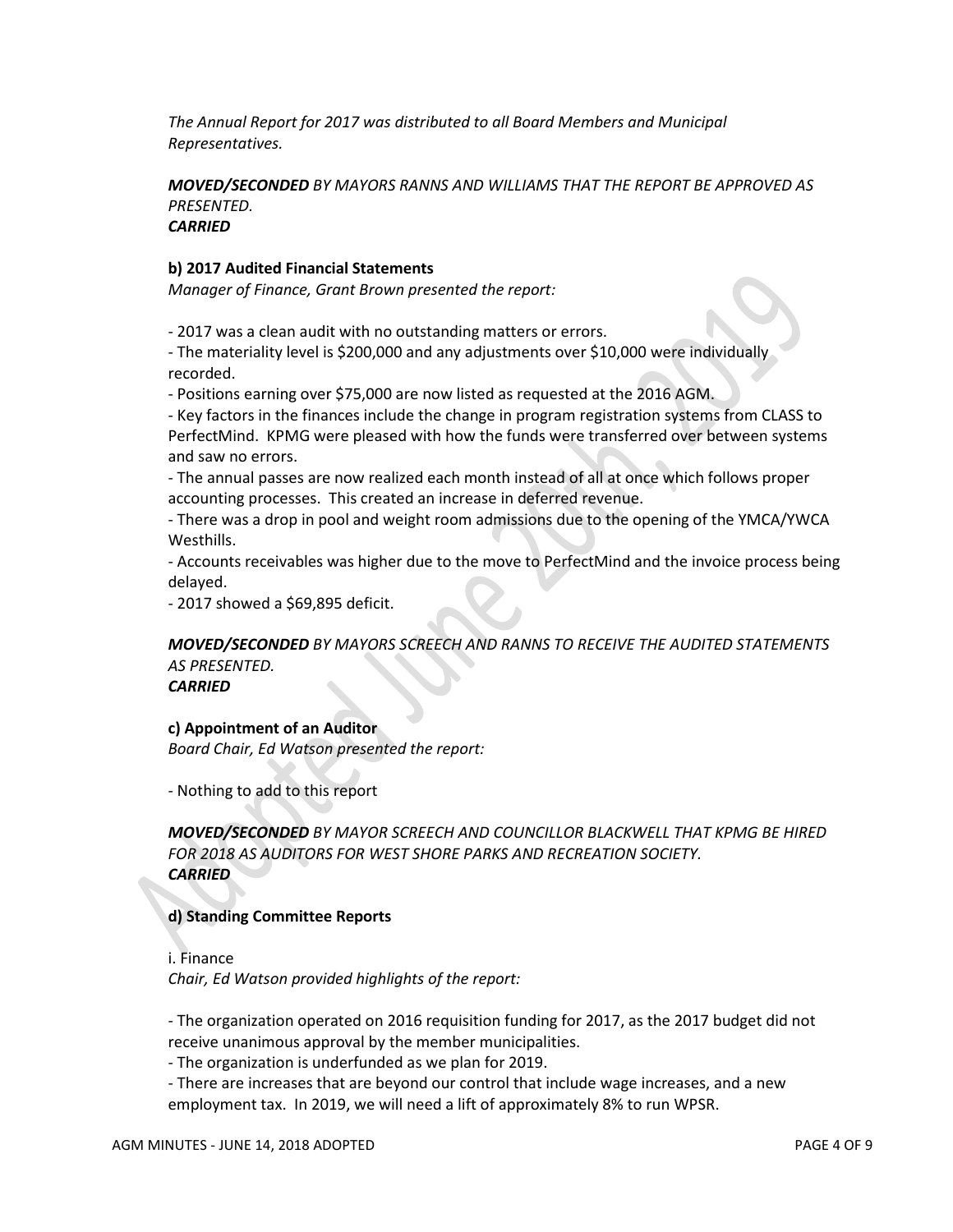#### *MOVED/SECONDED BY MAYORS RANNS AND WILLIAMS THAT THE FINANCE REPORT BE APPROVED AS PRESENTED. CARRIED*

ii. Strategic Planning *Strategic Planning Committee Chair, Ed Watson provided highlights of the report:*

- Nothing to add to this report.

#### *MOVED/SECONDED BY COUNCILLOR BLACKWELL AND MAYOR HAMILTON THAT THE STRATEGIC PLANNING REPORT BE APPROVED AS PRESENTED. CARRIED*

iii. Policy

*Policy Committee Chair, Lana LeBlanc provided highlights of the report:*

- Lana LeBlanc commented that she was a new committee member as of January 2018.

- The Policy Committee's intent was to look at the board policy manual as it hadn't had a review in a few years.

- Most of the changes required were chronological including taking out the Juan de Fuca Electoral Area due to their withdrawal from membership, updating the budget figures, and facility spaces such as renaming the Q Centre, and adding the availability of the electric car charging stations outside the library. The description of the board chair was also aligned to match the special resolution passed at the last AGM. A Terms of Reference was also drafted for ad hoc committees.

#### *MOVED/SECONDED BY MAYORS SCREECH AND HAMILTON THAT THE POLICY COMMITTEE REPORT BE APPROVED AS PRESENTED. CARRIED*

iv. Facilities Review *Facilities Review Committee Chair, Moralea Milne provided highlights of the report:*

- Staff have worked very hard on completing documents including an update to the fleet vehicle replacement and major repairs record, a ten year maintenance plan that is a part of the PERC report and includes a record of projects completed, a facilities subsidy tracking sheet that itemizes the cost per use for all WSPR spaces. The municipalities have also submitted the recreational facilities that are available in their areas. Director, Leslie Anderson has also completed a decision framework document to support the information staff have provided.

- The curling rink is a huge subsidy and can be re-purposed, however, with a large number of recreation centres cutting out their curling rinks, what are the Olympics going to look like without Canada involved in the sport of curling. There is more than one way to look at the use of our spaces.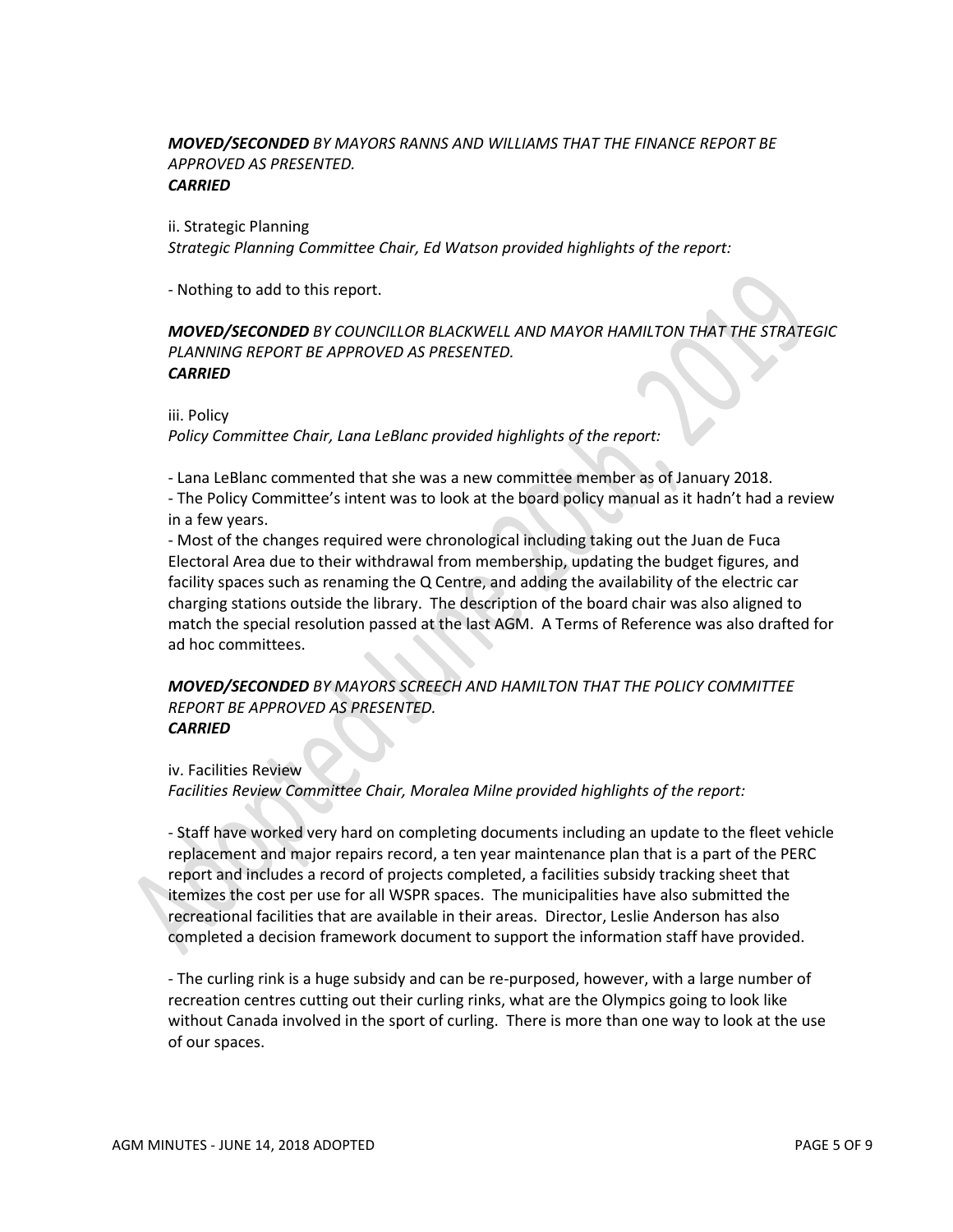# *MOVED/SECONDED BY MAYORS RANNS AND SCREECH THAT THE FACILITIES REVIEW COMMITTEE REPORT BE APPROVED AS PRESENTED. CARRIED*

#### v. Skatepark

*Skatepark Committee Chair, Ron Mattson provided highlights of the report:*

- The Skatepark Committee was formed at the beginning of 2017 and worked closely with the Westshore Skateboard Coalition. An RFP request was put forward and a contract with the successful bidder, Newline Skateparks Inc. was started in October. In December, the timeframes of when the work would be done was determined. Lots of feedback was given by the community in two community meetings. The proposed design allows for three types of activities. 2D and 3D renderings will be available at the next board meeting.

*MOVED/SECONDED BY MAYORS HAMILTON AND WILLIAMS THAT THE SKATEPARK COMMITTEE REPORT BE APPROVED AS PRESENTED. CARRIED*

*Mayor, David Screech asked if there is a dollar figure attached to the construction of the skatepark.*

*Acting Manager of Recreation, Geoff Welham commented that there are three areas of the skatepark build, which would cost approximately \$650,000 - \$700,000. Staff are looking at inkind opportunities to reduce the cost.* 

*Skatepark Committee Chair, Ron Mattson commented that the contract for the concept design and cost estimates was \$10,000.*

*Board Chair, Ed Watson commented that he was surprised at the number of people from the community who attended the open houses.*

*Mayor, David Screech commented that he is in support of the building of the skatepark and that the Town of View Royal is prepared to fund their portion. A skatepark is definitely needed in the Westshore.*

#### **e) Special Resolution re: Society Bylaws**

*Acting Administrator, Sandy Clarke summarized the report included in the package.*

The new Societies Act came into effect November 28, 2016. All organizations that are incorporated under the current Society Act must complete their transition by November, 2018**.**

#### **Some of the key changes in this transition are as follows:**

-Moving to an electronic filing system which makes it easier to file annual reports and update information.

-The new Act enhances the level of accountability of societies to their members in terms of keeping and providing access to records, as well as the disclosure of material interests (conflicts) and remuneration to directors, employees and contractors.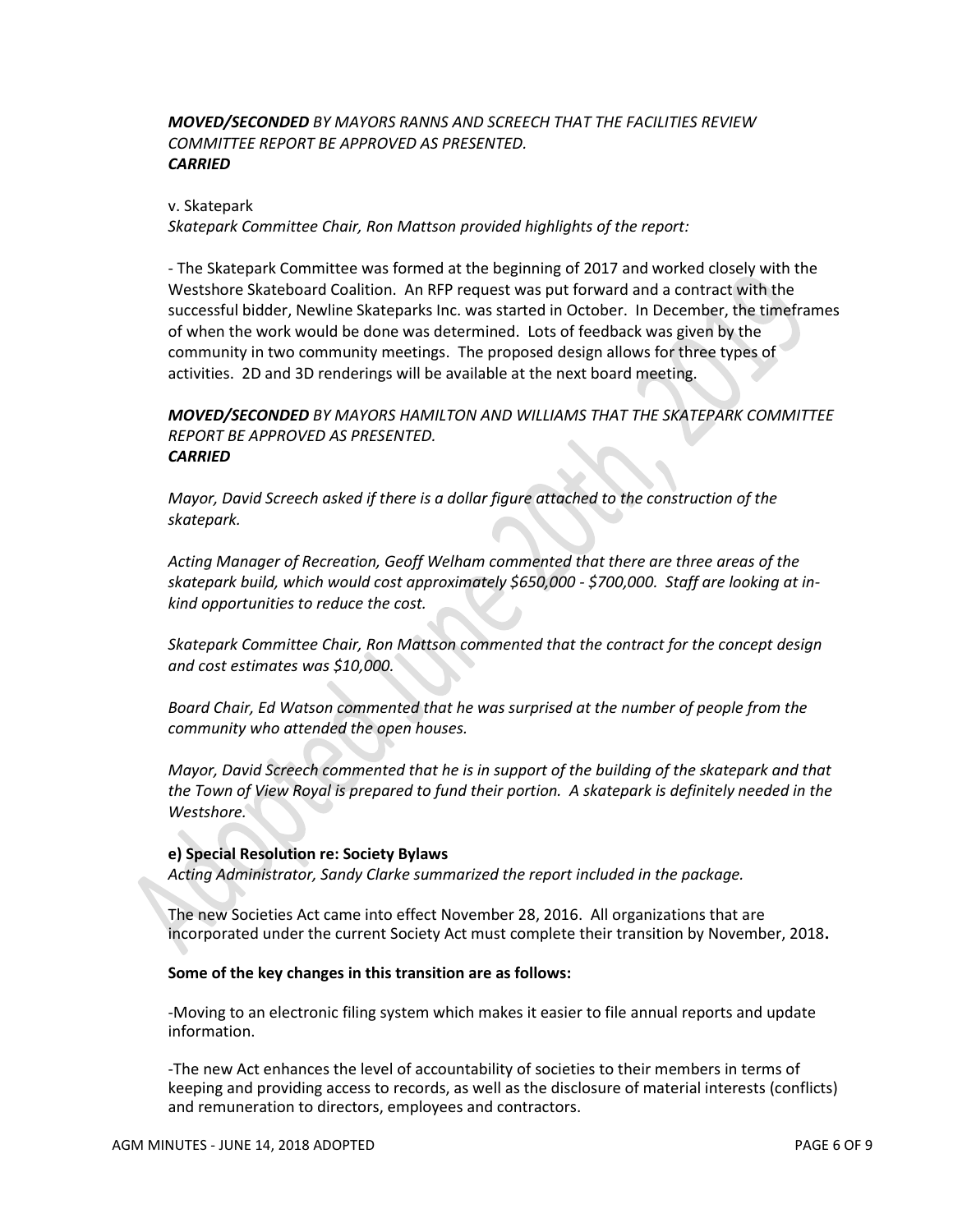# *MOVED/SECONDED BY MAYORS SCREECH AND RANNS THAT THE BYLAWS OF THE SOCIETY ARE REPLACED IN THEIR ENTIRETY BY THE BYLAWS PRESENTED IN THE REPORT. CARRIED*

#### **f) Members' Special Resolution**

*Mayor, David Screech read from the PowerPoint presentation shown regarding the Members' Resolution to amend the West Shore Parks & Recreation Society bylaws as follows:*

That the Members of the West Shore Parks & Recreation Society resolve to further amend the amended bylaws by deleting section 5.3 in its entirety and replace it with the revised section 5.3 as stated below:

- 5.3 The number of directors shall be five (5) appointed as follows:
- (a) the City of Langford shall appoint one (1) director;
- (b) the City of Colwood shall appoint one (1) director;
- (c) the Town of View Royal shall appoint one (1) director;
- (d) the District of Metchosin shall appoint one (1) director;
- (e) the District of Highlands shall appoint one (1) director.

*Mayor, David Screech started by reading the letter that went to all of the board members.*

*This topic was discussed in camera and the decision was not unanimous. The members strongly felt that there was no choice. The owners and members' agreements are up for renewal in June 2019. The decision made was because the owners have differences. This was not about the board or staff. The owners and members' agreements need to change. The mayors are aware of the good work that goes on at WSPR. During this next stage, we will develop a strategic plan that the municipalities can agree on to put West Shore Parks & Recreation on a good footing.* 

# *MOVED/SECONDED BY MAYORS SCREECH AND RANNS CARRIED*

#### **Discussion:**

*Mayor, Carol Hamilton commented that West Shore Parks & Recreation is owned by all five municipalities. The owners and members agreements are expiring in 2019 and currently there is no unanimity. We need to reach a consensus. We have heard from the community and we are short with what we are providing them. We need to look at whether it can be done differently. This not a negative reflection on the board, committees or staff. The City of Colwood discussed this during an in camera meeting to determine collectively how the facility can survive. We are willing to put aside differences for the budget. We cannot have a requisition lift that isn't planned. We are looking to work on a way forward. With the upcoming election in the fall, we thought it was best to put the CAOS on the board, then re-group after the election.*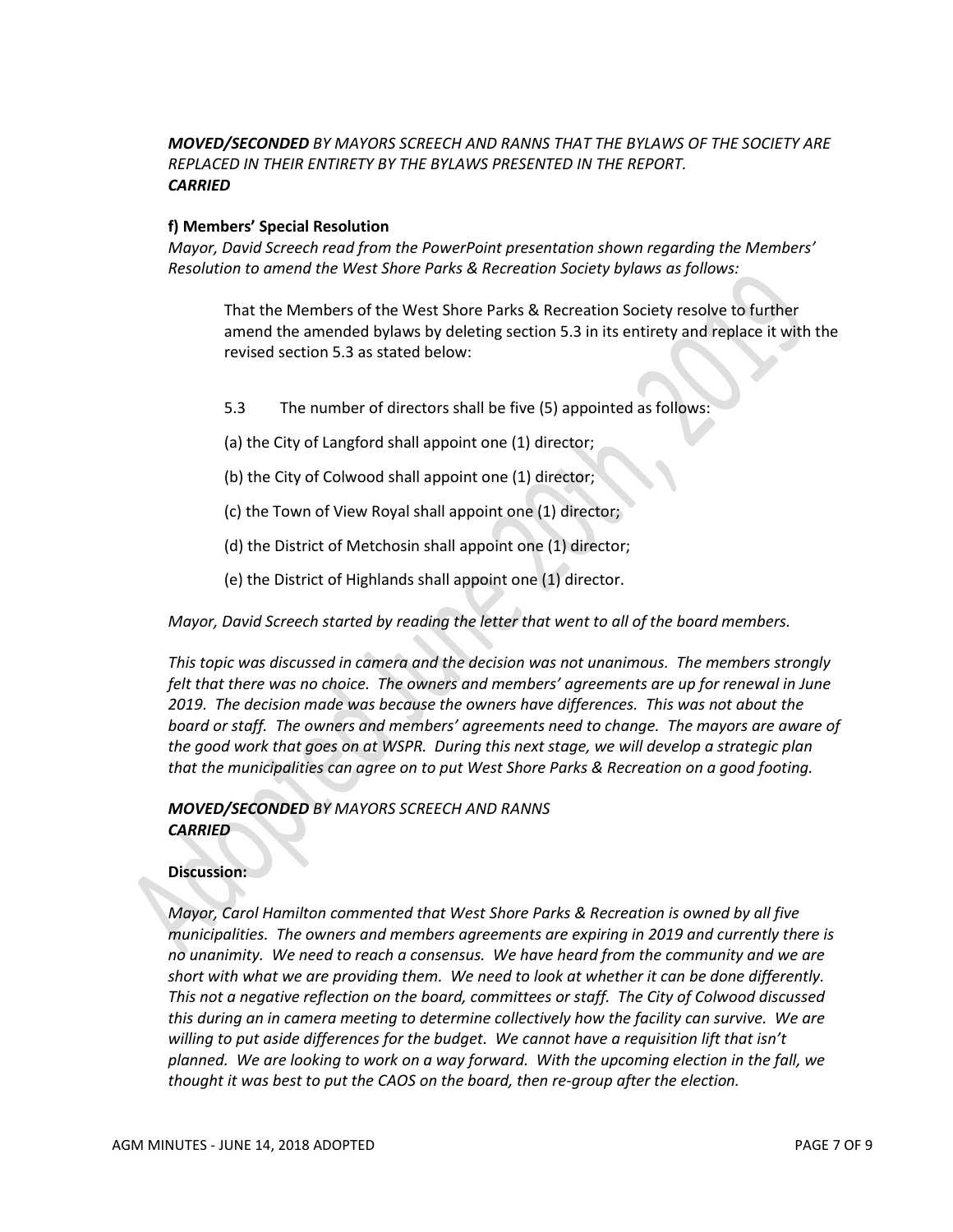*Mayor, Ken Williams commented that it is about creating a new relationship among the members and to look at the maximum potential for the facility.* 

*Mayor, John Ranns commented that the importance of the finances is not lost on the owners. An impasse was reached, however, and we could not go forward and risk the loss of the entire facility. This decision is in support of taking action to end the impasse, to create structure in the interim in order to get us back on track. Following this stage, a reformation of the board will go forward and it won't include the CAOs. I don't anticipate it lasting more than a year, however, we will reassess in 6 months. We are looking to the CAOs to come up with a resolution. There is nothing against the board or staff, we are just following the steps in order to move the organization forward.*

*Councillor, Denise Blackwell commented that the City of Langford pays a great deal into this organization and also funds their own recreational facilities. The City of Langford spends a lot on recreation compared to other municipalities. The budget and funding is a problem and does not have anything to do with staff or the board. The owners group is the one with the issues. Nothing at WSPR moved forward until the discussion of the skatepark. It's time to reset. The citizens of the City of Langford love WSPR but they also love the facilities in Langford as well. We need to work together.*

*Mayor, Carol Hamilton commented that in appointing the five CAOS to the Board in the interim, there is an issue with GVLRA. Should we appoint one of the CAOs as one of the elected officials and representatives of the GVLRA?*

*Mayor, John Ranns commented that the CAOs sit in the GVLRA negotiations anyways. The board has been surrounded by the CAOs.* 

*Mayor, Carol Hamilton commented that it would be appropriate to make the appointment and change while we have the CAOs in the room.*

*Mayor, John Ranns commented that he is in attendance at the GVLRA meetings anyways and can represent but would prefer a CAO step in.*

*Mayor, Carol Hamilton commented that if it has to be an elected official that she recommends that the CAOs discuss and work out the specifics.*

*Mayor, David Screech commented that it makes sense that a staff member can't be appointed. They are allowed in the room but are not allowed to vote. I suggest tabling it and letting the CAOs work it out and report back with a recommendation.*

*Mayor, John Ranns commented that a WSPR HR staff member attends. Other than from a voting aspect, are we concerned?*

Board Chair, Ed Watson read from the GVLRA site that a representative that is appointed must be an elected official.

*Manager of Human Resources, Brian Merryweather commented when asked that yes, he is there representing WSPR.*